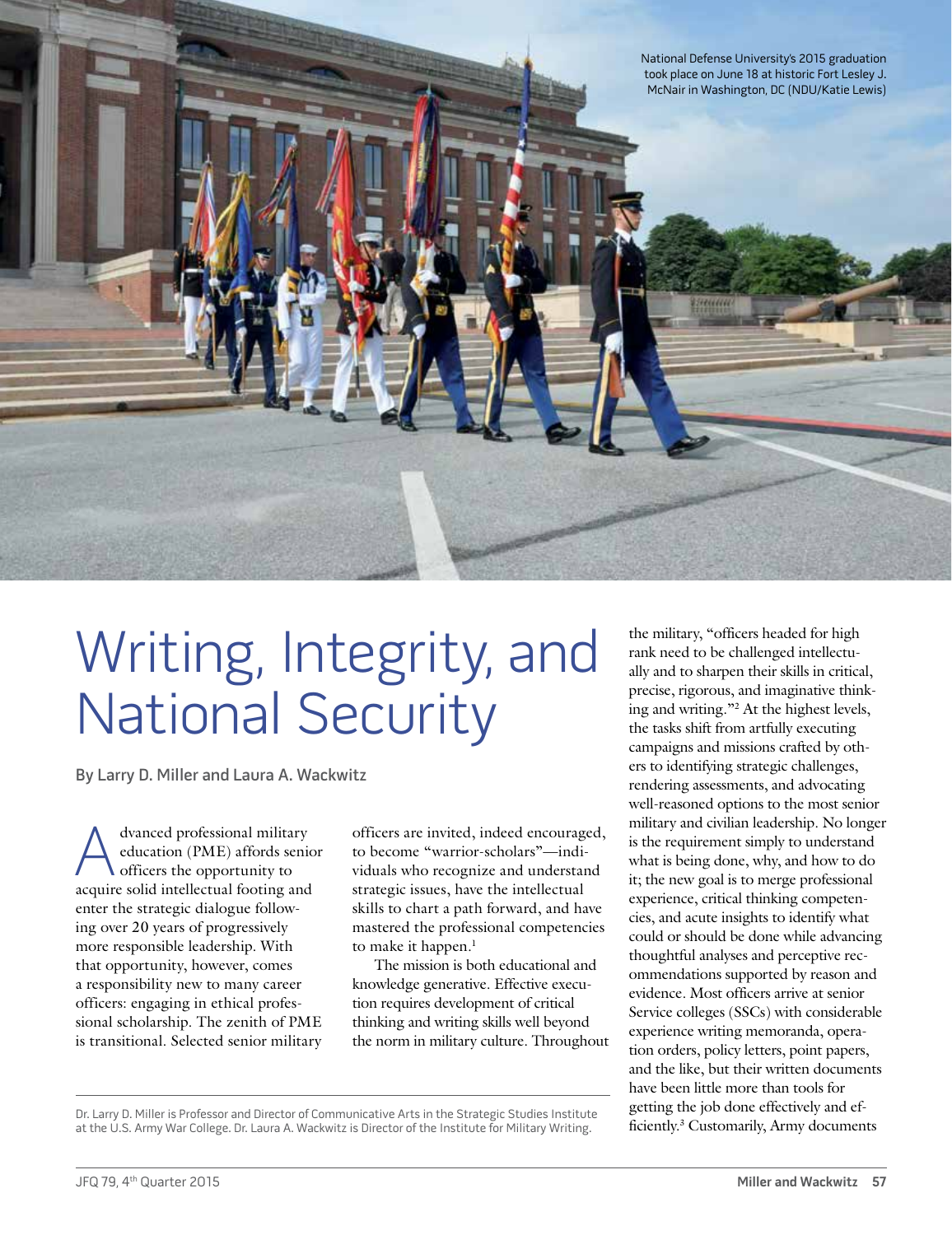are written at a reading level halfway between that appropriate for a  $12<sup>th</sup>$ -grade reader and a college graduate.<sup>4</sup> A wellhoned mentality and skill set primed almost exclusively for efficient and cooperative execution provide little room and minimal appeal for the time-consuming, heavy intellectual lifting normally associated with knowledge generation.

The transition from writing as a routine day-to-day management tool to writing as the primary vehicle through which to demonstrate subject matter mastery, advance fresh insights,<sup>5</sup> and make reasoned strategic-level arguments is a challenge, to say the least. Though only a few of the best students are able to *fully* rise to the occasion, most learn to reason well and embrace writing as a tool for achieving strategic-level objectives. Some, however, fail to grasp the importance of the mission and fulfill it. The most unfortunate of these turn to plagiarism as a means of satisfying institutional requirements, demonstrating competence with the written word, and completing the degree program. Such is the nature of a normal distribution—some perform exceedingly well, most are successful, and a few fail miserably. But at an SSC, even the plagiarists are accomplished, well-seasoned military professionals, many of whom have held command over thousands, rendered decisions impacting human life, assumed responsibility for multimillion-dollar equipment, and generally devoted their careers to the service of the Nation. What accounts for plagiarism among a select population of respected warriors-scholars? Do writing integrity and personal/professional integrity equate? Yes and no.

As in every profession, a minority of would-be strategic leaders has risen through the ranks through a lifetime of ethically suspect and deceptive behaviors. But what of the otherwise honorable senior officers who resort to plagiarism? In a military milieu, the expectation for original thought, while essential, is counterintuitive for many and difficult for most. Challenging authority, dissecting policy, unraveling doctrine, and critically engaging the ideas and campaigns of world-class strategic thinkers are simply

not the sort of activities that most senior officers customarily embrace and readily welcome. Writing integrity, like the ability to write itself, is an acquired skill, not an inborn trait. Thus, PME institutions and others charged with developing senior leaders must revision writing integrity as a competency to be taught, rather than a preloaded, well-embedded, and thoroughly integral component of a leader's character.

## **Deception in the House**

Plagiarism is the antithesis of writing integrity and can carry heavy consequences. Generally recognized as a form of intellectual and academic misconduct, plagiarism entails "the appropriation of another person's ideas, processes, results or words without giving appropriate credit."6 To plagiarize is to misrepresent—as one's own—the words and ideas of another. International and cultural sensitivity regarding what constitutes plagiarism and how seriously it should be viewed varies a great deal. In Colombia, for example, an author's "moral rights" to his/her intellectual work command legal standing. In one controversial case, the Colombian Supreme Court sentenced Professor Luz Mary Giraldo, an established literary critic, to a 2-year prison term for plagiarizing portions of her student's thesis in a brief article published in a Mexican literary journal.7 In Germany, Karl-Theodor zu Guttenberg, a popular, promising, and highly effective member of Angela Merkel's cabinet, was pressured to resign as defense minister in 2011 after it became known that he had plagiarized portions of his 2007 doctoral dissertation.8 More recently, German Education Minister Annette Schavan resigned from Merkel's cabinet following the revelations that her 1980 doctoral dissertation (titled somewhat ironically *Character and Conscience*) was revoked for "systematic and premediated" plagiarism.<sup>9</sup>

In the United States, plagiarism is deemed "a moral and ethical offense" rather than a legal one.<sup>10</sup> Historians and best-selling biographers Doris Kerns Goodwin and the late Stephen Ambrose, while publically embarrassed and apologetic, continue to be held in high esteem despite well-documented evidence of plagiarism in their professional writings.11 The expectations and consequences are much higher, however, for those charged with protecting the public trust, advancing U.S. interests, and providing for national security. After revelations that U.S. Senator John Walsh secured his U.S. Army War College degree on the merits of a heavily plagiarized document, his degree was rescinded and he was forced to abandon his re-election bid amid widespread controversy.<sup>12</sup>

Cheating, plagiarism, and other forms of academic malfeasance are well documented, widely decried, and increasingly rampant across virtually every intellectual landscape and professional activity. PME institutions are not immune. Instances of plagiarism surface even among the most elite cadres of impressively accomplished military professionals preparing to assume the highest levels of national leadership. Because integrity is fundamental to a professional military ethic, plagiarism within SSCs is especially difficult to reconcile. Senior officers and their civilian counterparts are mature, experienced, well educated, hardworking, and by most counts amply compensated. At the Army War College, for example, all 308 members of the U.S. resident class of 2014 held baccalaureate degrees, and 73 percent had previously earned one or more advanced degrees from accredited graduate schools.13 Their average age was 45 with 21 years of service. Ninety percent held the rank of lieutenant colonel, colonel, or equivalent, and 28 senior civilians represented a half-dozen Federal agencies. These are not youthful undergraduates who presumably plagiarize due to ignorance, confusion, academic deficiencies, laziness, or pressure to secure a degree to become gainfully employed or attend graduate school. These are seasoned members of the profession of arms who are considered above reproach.

**Forms of Plagiarism at the SSCs** Plagiarism among senior leaders is unique in impact, striking at the very heart of democracy. Its form, however,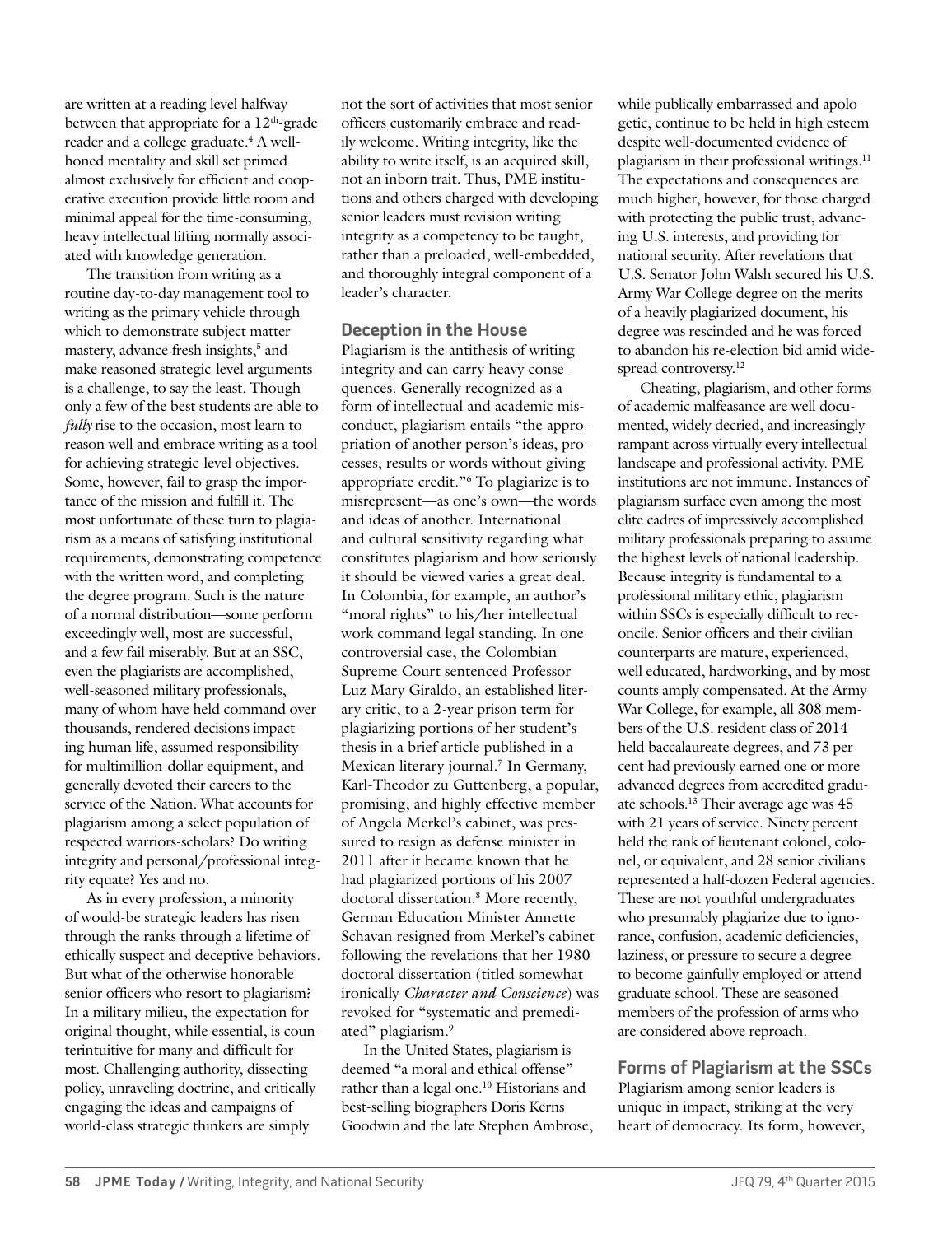

Historian and author Doris Kearns Goodwin speaks at a conference in Seattle, Washington, October 2006 (Quinn Dombrowski/Flickr)

is unexceptional. Three of the most common varieties of recurrent plagiaristic malfeasance are the weave and duck, heavy import, and patchwriting.

The *weave and duck* involves copying, typically word for word, portions of another's work, usually one or more complete lines of text, and then weaving it as artfully as possible into a larger document. Sometimes a few words are deleted, changed, or repositioned. An endnote frequently accompanies the text though no quotation marks identify the words as belonging to the original author. The plagiarist intends that the reader will presume the author has paraphrased what is actually directly lifted verbiage. If this scheme is noted and brought to the author's attention by higher authority, the typical response is to "duck," to sidestep the observation by acknowledging that the material "was supposed to be in quotes" while offering assurance that the

error is but an honest mistake that will be rectified before becoming final. The practice of weaving another's words into a text without proper quotation, however, is seldom rare or happenstance. Should the advisor broach the issue of integrity, the student quickly takes offense, maintains that the advisor has compromised the bond of trust, and expeditiously seeks another mentor.

The *heavy importer* seeks to co-opt acceptably competent work lodged at the periphery of some topically relevant strategic concern. In a heavy import scenario, the plagiarist locates one or more existing documents consistent with a topic and writing task, but usually a little beyond the subject matter expertise/ interest of the faculty mentor. The heavy importer then copies not only occasional sentences, but also entire pages and even whole sections. Transitions are offered as needed, and a fresh reference or two

may be added in the interest of currency. Manuscripts drawn from library databases or sanctioned depositories such as the Defense Technical Information Center are generally considered "reliable sources of information" for plagiarizing.<sup>14</sup> Another less common practice for heavy importers with multiple language capability is to locate a document published in a language other than English and lift substantial portions, translate it into English, and present the ideas as original with or without mention of the original source.

Patchwriting is a far more frequent practice than is generally recognized at SSCs and in digital cultures across the globe.15 *Patchwriting* entails "copying from a source text and then deleting some words, altering grammatical structures, or plugging in one-for-one synonym-substitutes."16 A patchwritten document constitutes a more thoroughly integrated and complex mosaic than the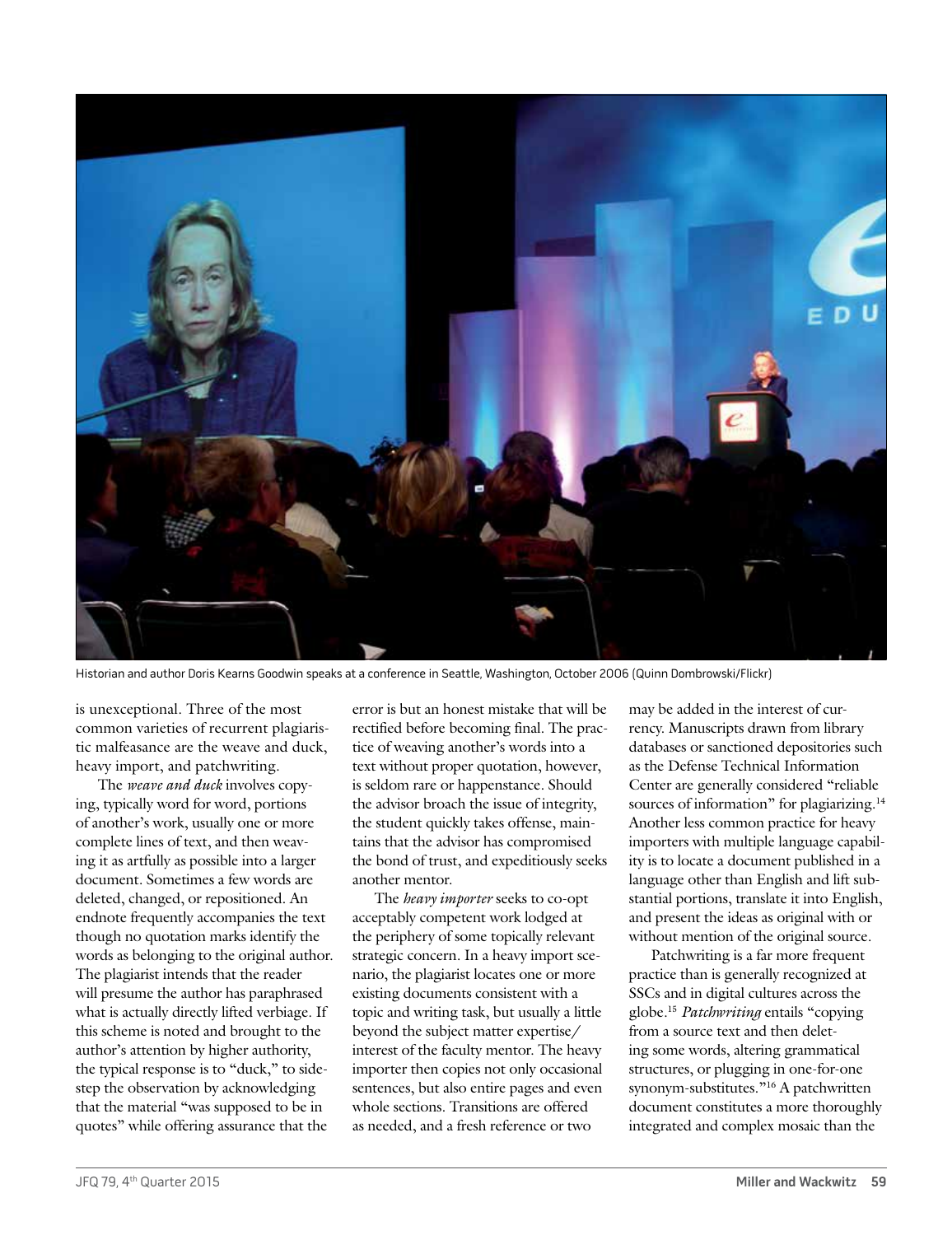weave and duck, often involving integration of material from three or more sources. Quotation marks are often interspersed, along with paraphrasing, word changes, and light structural altering of the original—frequently accompanied by a source citation. What is blatantly missing, however, is original thought or substantive development beyond the mere recasting of the ideas and words of others. Somewhat paradoxically, the most facile of patchwriters display sufficient language facility to suggest that the writer could advance something original and worthwhile if he or she so desired. Moreover, in some circles patchwriting is considered a genuine, albeit preliminary, effort by a novice to affiliate with a discourse community, making identification of authorial intent<sup>17</sup> particularly troublesome.18

## **Plagiarism Mitigation at the SSCs**

Characteristically a solitary initiative that surfaces somewhat unpredictably and arises where least expected, plagiarism is an accelerating societal and worldwide trend. Extensive debate rages over best practices for its mitigation and whether mitigation is necessary or even possible in a digital world. The challenge within the senior Service colleges is presumably modest, but of unknown magnitude. In educational milieus populated by mature, highly respectable, impressively accomplished, and academically credentialed senior leaders, comprehensive tracking of plagiarism is both inappropriate and difficult.

Although many institutions of higher education have adopted a "gotcha" mentality<sup>19</sup> toward plagiarism tracking, that approach is antithetical to the goals of professional military education and a potential threat to national security. The practice requires students to routinely submit documents to for-profit software companies such as Turnitin. Once submitted, documents are both compared to other documents in the archive and added to the database for future comparisons. The method may seem innocent enough on the surface but is, in fact, far more insidious than first glance suggests.

Routinely performing—or asking students to perform—document checks fosters a culture of suspicion antithetical to American values, places senior officers in the role of presumed plagiarist rather than emerging strategic intellectual, and undermines confidence in both the self and the written word.20 Educational institutions are encouraged to subscribe carte blanche to the services of these companies that neither provide compensation for data collection nor undergo external (for example, PME) review of their practices. The process is a self-reinforcing means of accumulating vast amounts of data without which the software would be useless. Software can only detect plagiarism if the plagiarized artifact is in fact already present in the dataset to which a paper is compared. Moreover, course papers and larger documents submitted become part of a potentially accessible database prior to institutional review. Presumably, classified research would never be submitted. Many unclassified SSC student documents, however, are not appropriate for unlimited distribution: some use restricted materials (for example, for-official-use-only documents, nonattribution speeches), some advance sensitive arguments (wargame scenarios, intervention strategies), and some start as Distribution A documents (approved for unlimited release) but migrate to Distribution B (authorized for approved government institutions) after higher review. Once submitted, however, papers cannot be recalled. The potential risk to national security and U.S. Government interests must outweigh the desire to opt for a quick fix to what is but a symptom of a larger problem: students poorly equipped for the strategic-level thinking and writing expected and required of senior leaders. PME institutions, as both benefactors and protectors of the public trust, must resist following suit. This is a rabbit hole we should avoid.

Even if aided by online detection software, unearthing plagiarized manuscripts is time intensive, burdensome, and unpleasant. Database comparisons are only as good as the database itself, so failing to identify many a plagiarized paper and incorrectly identifying some

legitimate papers as plagiarized are possible scenarios. Accurate investigation requires extensive review well beyond the standard comparison report. A "clean" report, for example, provides no indication or assurance of writing integrity; it simply indicates that the proffered paper did not significantly overlap other papers in the database.

Because plagiarism frequently surfaces as a murky phenomenon open to multiple interpretations from diverse perspectives, adjudication is likewise difficult. Textual transgressions are documentable, but matters of authorial intent are characteristically far less transparent. At the Army War College, for example, most students who transgress offer apologies and admit carelessness when confronted with evidence of plagiarism in their submitted work. Transgressors tend to claim that they failed to grasp the seriousness of the offense, misunderstood faculty expectations, or unintentionally violated institutional standards. Explanations have included statements such as:

- *"While I included no quotation* marks, I intended to."
- **•** "I sent the wrong version of my paper with the references inadvertently deleted."
- **•** "My apologies, the quotation marks were left out due to an administrative oversight."
- **•** "Quotation marks constitute busyness, which results in a cluttered writing style."

Most responses are softly apologetic acknowledgments moving as graciously as possible in the direction of plausible deniability.21 Depending upon the magnitude of the offense, institutional response may include working closely with the student to address and correct the problem, allowing the student to voluntarily withdraw from the degree program, or empaneling an Academic Review Board (ARB) to conduct a formal plagiarism inquiry.22 Review may be conducted at any point following discovery of a problematic document, regardless of when the transgression occurred. Some former students have been surprised to find their work questioned years after they have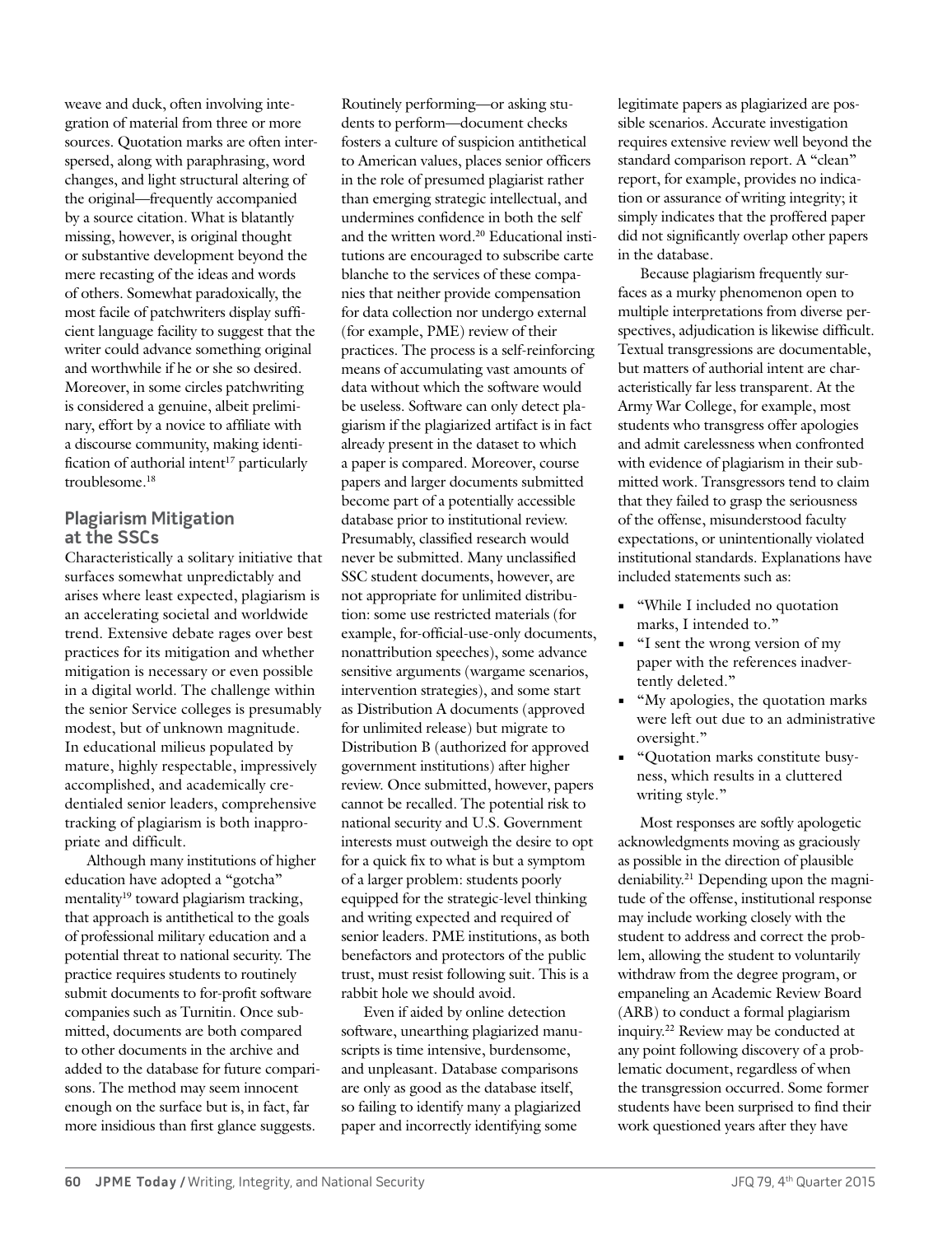

U.S. Army War College graduating class of 2015 represented 387 men and women of the joint force, drawing from all branches of military, Federal agencies, and multinational environments (U.S. Army War College)

graduated and moved on. Some others never make it to graduation. Once convened, an ARB typically addresses two questions: Does the proffered document demonstrate clear evidence that work by another has been appropriated without proper credit or acknowledgment, and if so, is there evidence or reason to believe that the transgression reflects an intentional effort to deceive on the part of the person responsible? The matter of intent is frequently elusive, especially when the plagiarizer is nascent, that is, someone who is comparatively new at writing strategic analyses, which includes most students attending a senior Service college.23

A more sound approach, consistent with long-term national security interests, would be to treat plagiarism identified prior to graduation as an issue of professional competence. This postural and attitudinal shift would encourage more effective institutional intervention as

a means of redirecting student efforts toward achieving true facility with the written word en route to assuming greater leadership responsibilities. Should the student continue to plagiarize as a means to satisfy written requirements, that student would eventually fail to meet standards. Students who fail to meet standards do not graduate. Writing without integrity is a failure to meet standards. Significantly, lack of writing integrity is also a viable predictor of failures yet to come should the student advance to evergreater responsibility at the strategic level. Academic misconduct remains an issue, of course, but need not be the sole reason for denying degree status in an institution devoted to preparing warrior-scholars for service to the Nation. Plagiarism identified postgraduation should continue to be addressed as an issue of academic misconduct. At that point, lack of writing integrity reflects lack of personal/professional integrity as well; former students

profited from their plagiarism by accepting degrees they know were fraudulent and not earned. Public trust is violated, judgment tarnished, and security placed at risk.

If PME institutions are to meet 21stcentury challenges head on, they must embrace a cultural shift regarding the development of warrior-scholars. Future strategic leaders must be able to speak and write—truth to power. They must be adept at advancing creative, original, and well-grounded ideas in support of national security, worldwide stability, and human welfare. They must learn to embrace the value of both knowing and sharing how ideas have been developed. And they must do so not as a means of protecting themselves, but as a means of protecting the Nation through the free intellectual exchange of ideas that are honest and original. Should students and faculty alike become convinced that original thinking and useful scholarship